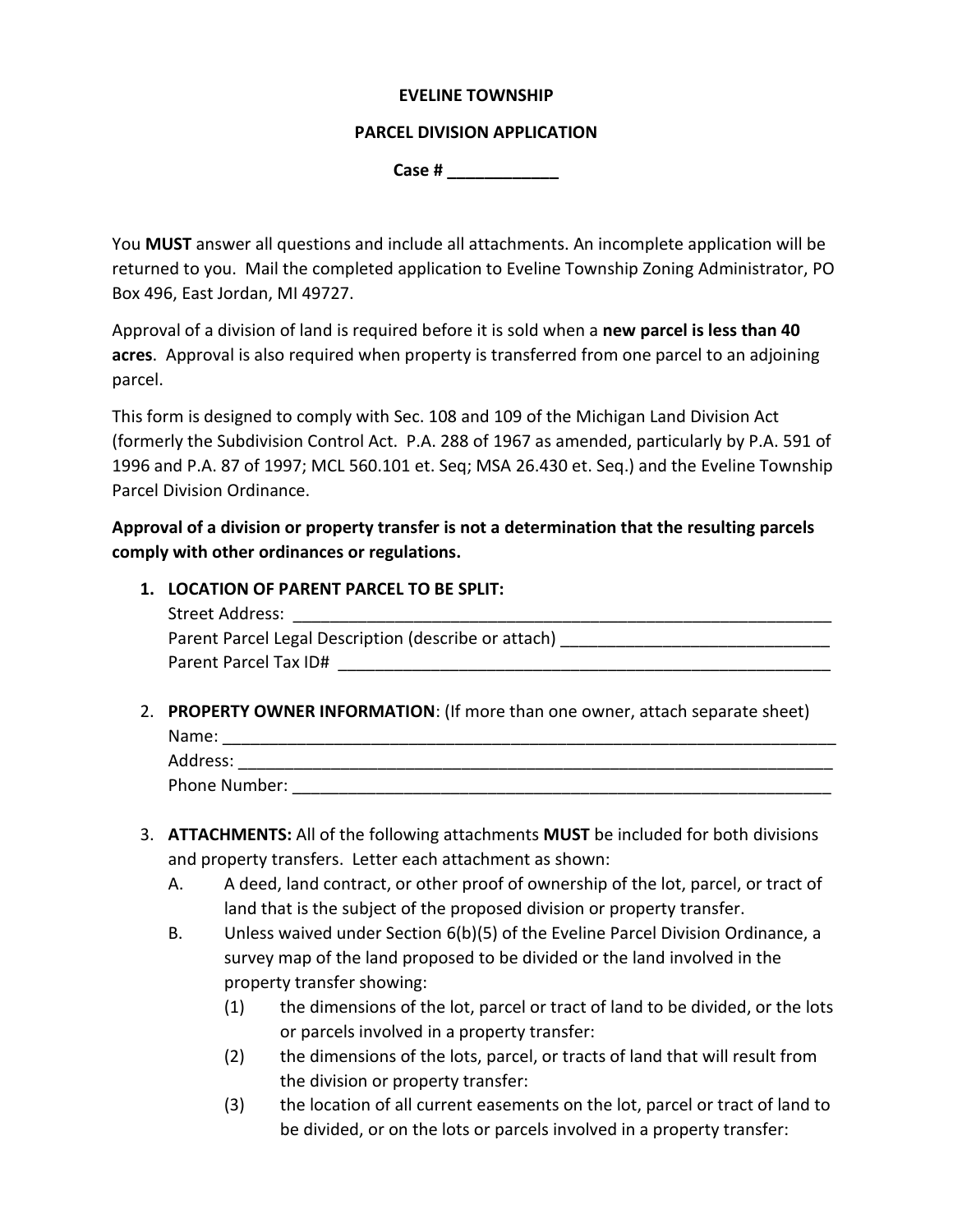- (4) the location of all proposed easements (both utility easements and ingress/egress easements) on the lots, parcels or tracts of land that will result from the division or property transfer:
- (5) all buildings and structures on the lot, parcel, or tract of land to be divided, or on the lots or parcels involved in a property transfer and the distances between these buildings and structures and the original property lines of the lot, parcel, or tract of land to be divided, or the lots or parcels involved in a property transfer:
- (6) the distances between these buildings and structures and the property lines of the lots, parcels, or tracts of land that will result from the division or property transfer:
- C. A map showing the location of the lot, parcel, or tract of land to be divided, or the lots or parcels involved in a property transfer within the township.
- D. Legal descriptions, certified by a registered land surveyor licensed by the State of Michigan, or the lots, parcels, or tracts of land that will result from the division or property transfer.
- E. If the lots, parcels, or tracts of land that will result from the division or property transfer will be a development site, then indication of approval or permit from either MDOT or the Charlevoix County Road Commission that each such resulting lots, parcels, or tracts of land has or can have a driveway or easement that provides vehicular access to an existing road or street and meets all applicable MDOT or road commission location standards.
- F. A statement whether the lots, parcels, or tracts of land that result from the division or property transfer are intended as development sites.
- G. A fee in the amount of \$\_\_\_\_\_\_\_\_\_\_\_\_
- 4. **PROPOSED DIVISION(S):** In addition to the attachments required under item 3 above, a proposed property division must also include or demonstrate the following:
	- A. Number of proposed lots or parcels
	- B. The history of the prior divisions of the parent parcel from which the Applicant's parcel or tract of land came and proof that the Applicant holds the right to divide the parcel or tract of land proposed for division.
	- C. That each proposed lot or parcel has a depth to width ratio or no more than 4 to1.
	- D. That each proposed lot or parcel has a width of [100] (not less than required by Eveline Township Zoning Ordinance)
	- E. That each proposed lot or parcel has an area of \_\_\_\_\_\_\_\_ (not less than required by Eveline Township Zoning Ordinance)
	- F. If a proposed lot or parcel has structures located on it, that the new property boundaries are located to comply with all setback requirements of the Eveline Township Zoning Ordinance.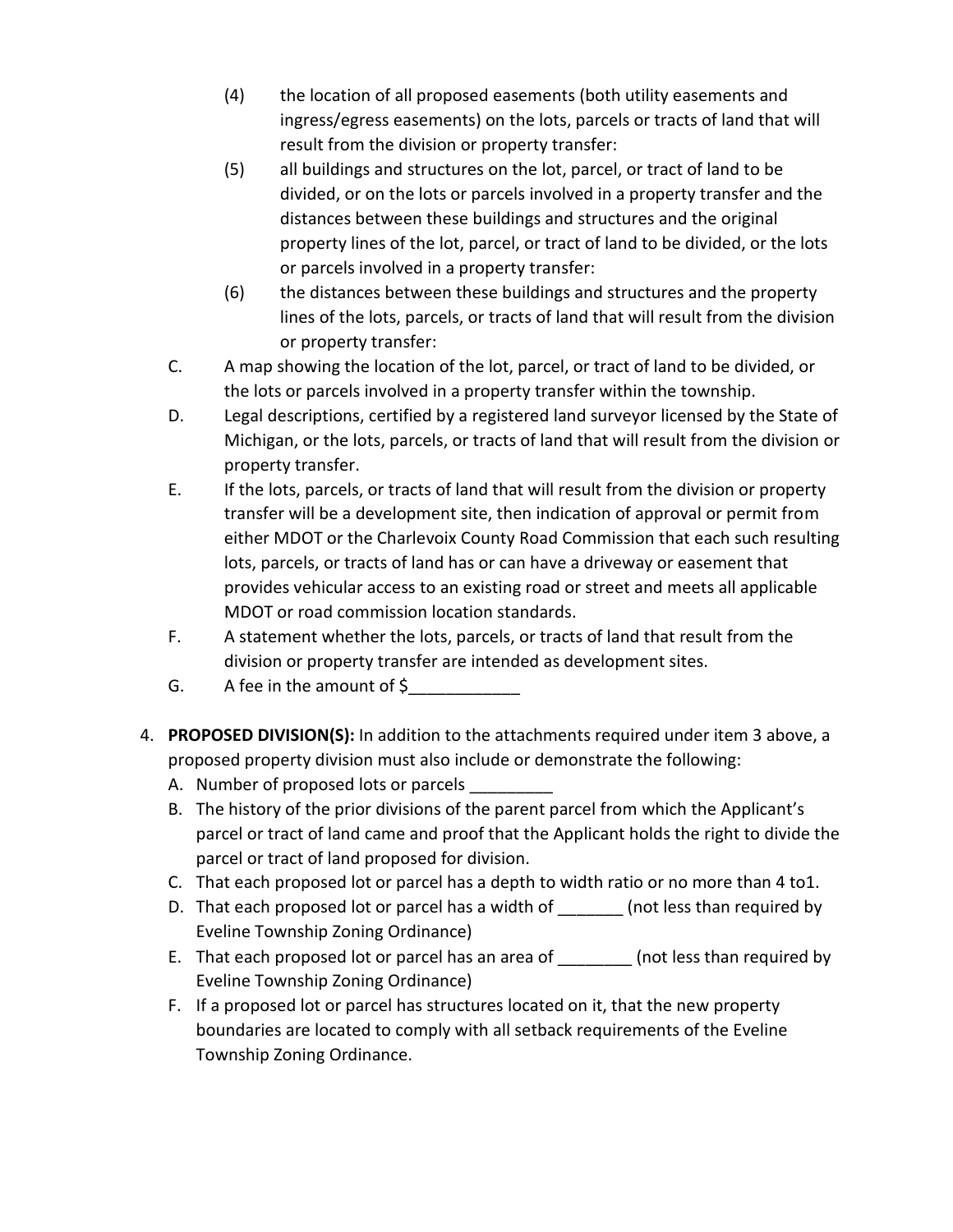- G. That each proposed lot or parcel is provided access as follows: (check one)
	- (1) By an existing public road. Road Name:
	- $(2)$  By a new public road. Proposed road name:
	- $(3)$  By a new private road. Proposed road name:
- H. Describe or attach a legal description of the proposed new road, easement or shared driveway.
- 5. **PROPOSED PROPERTY TRANSFER(S):** In addition to the attachments required under item 3 above, a proposed property transfer must also include or demonstrate the following:
	- A. Describe or attach a legal description of the property being transferred.
	- B. Describe or attach a legal description of the property from which the property will be transferred.

\_\_\_\_\_\_\_\_\_\_\_\_\_\_\_\_\_\_\_\_\_\_\_\_\_\_\_\_\_\_\_\_\_\_\_\_\_\_\_\_\_\_\_\_\_\_\_\_\_\_\_\_\_\_\_\_\_\_\_\_\_\_\_\_\_\_\_\_

- C. Describe or attach a legal description of the property to which the property will be transferred.
- D. The lots of parcels remaining after the property transfer will each have a width of (not less than required by Eveline Township Zoning Ordinance)
- E. The lots or parcels remaining after the property transfer will each have an area of \_\_\_\_\_\_ (not less than required by Eveline Township Zoning Ordinance)
- F. If the lots or parcels remaining after a property transfer have structures located on them the now property boundaries must be located to comply with all setback requirements of the Eveline Township Zoning Ordinance.
- 6. **FUTURE DIVISIONS:** Indicate the number of future divisions being conveyed from the parent parcel to another parcel. See section 109(2) of the Land Division Act. Make sure your deed includes both statements as required in 109)3) and (4) of the Act. [Note: Future divisions do not apply to property transfers.]
- 7. **IMPROVEMENTS**: Describe any existing improvements (buildings, well, septic, driveways, etc.) which are on the parent parcel or indicate none. \_\_\_\_\_\_\_\_\_\_\_\_\_\_
- 8. **AFFIDAVIT**: and permission for township, county, and state officials to enter the property for inspections:

I agree the statements made above are true, and if found not to be true this application and any approval will be void. Further I agree to comply with conditions and regulations provided with this parent parcel division. Further, I agree to give permission for officials of the township, county and the State of Michigan to enter the property where this parcel division is proposed for purposes of inspection. Finally, I understand this is only a parcel division which conveys certain rights under t the Eveline Township Parcel Division Ordinance and the State Land Division Act (formerly the Subdivision Control Act P. A. 288 of 1967, as amended, particularly by P.A. 591 of 1996 and P.A. 87 of 1997; MCL